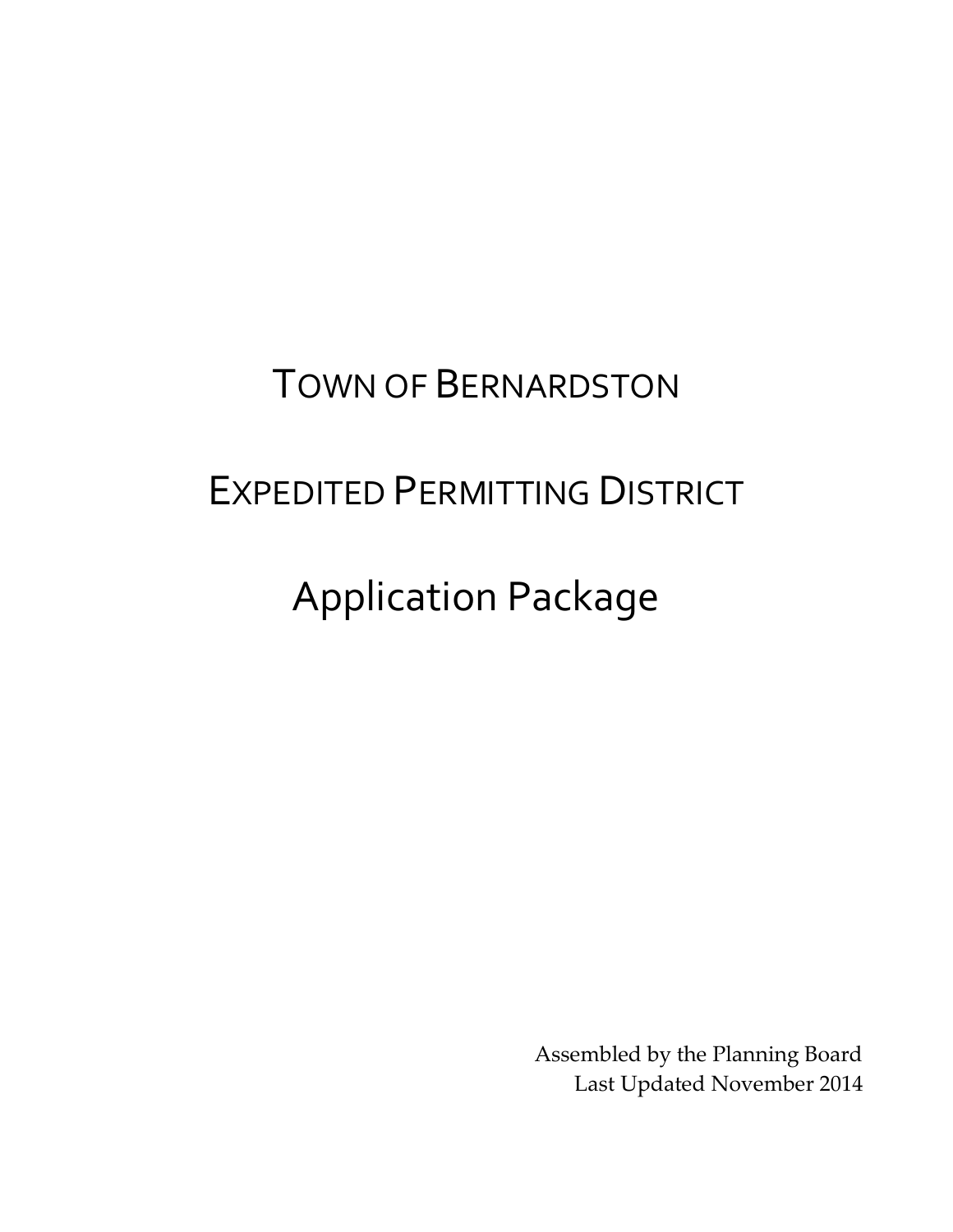### **TABLE OF CONTENTS**

| 2. |                                                                               |
|----|-------------------------------------------------------------------------------|
|    | Subdivision Plan Approval Flow Chart                                          |
|    | <b>ANR Plan Overview</b>                                                      |
|    | Form A – Application for Endorsement of Plan Believed Not to Require Approval |
|    | Form B – Application for Approval of a Preliminary Subdivision Plan           |
|    | Form C – Application for Approval of a Definitive Subdivision Plan            |
|    |                                                                               |
|    | Site Plan Review Chart                                                        |
|    | Request for a Site Plan Review                                                |
|    |                                                                               |
|    | Special Permit Chart                                                          |
|    | Application for a Special Permit                                              |
|    |                                                                               |
|    |                                                                               |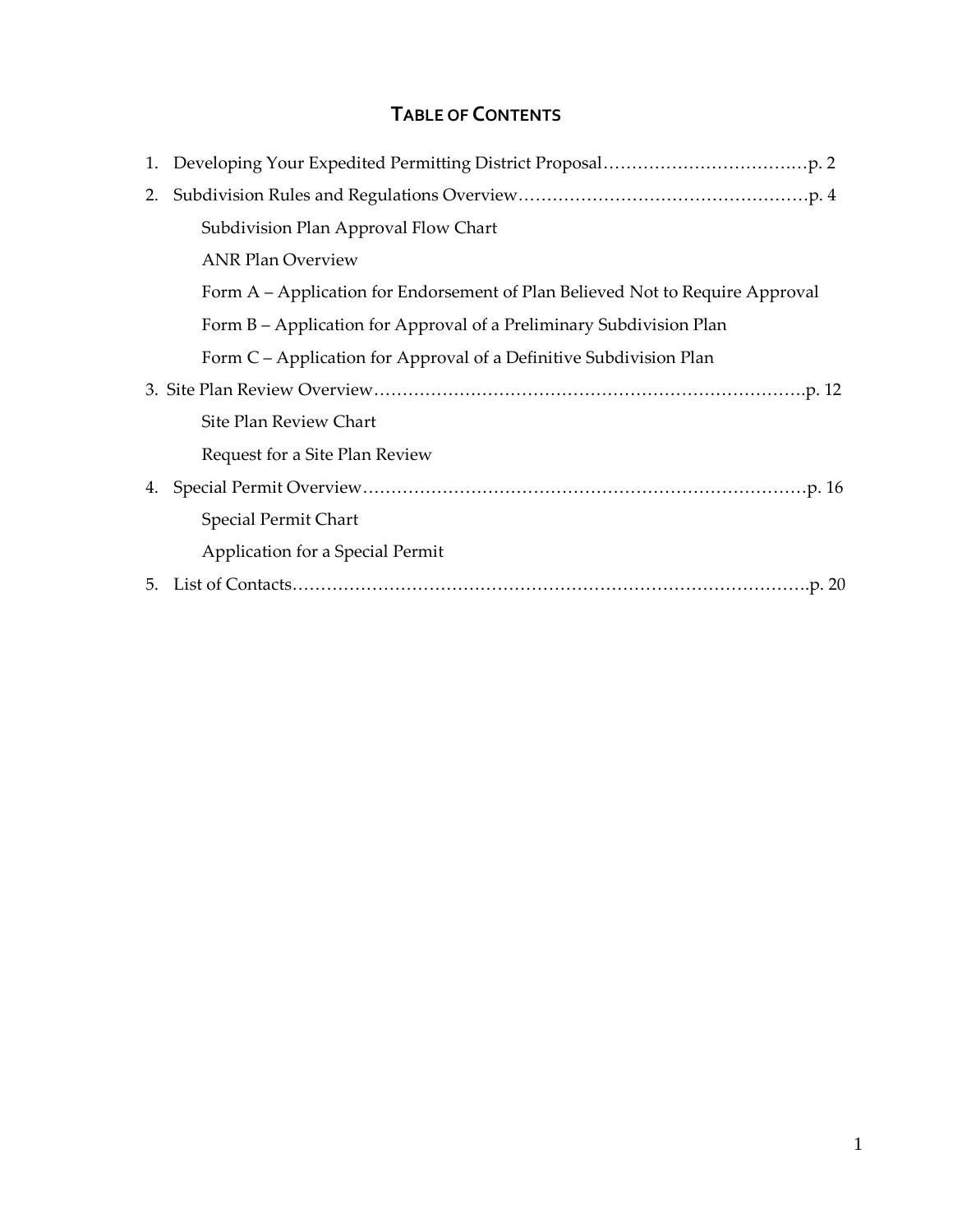

#### **DEVELOPING YOUR EXPEDITED PERMITTING DISTRICT PROPOSAL**

#### Preliminary Research & Contracts

Before spending a large amount of time and money developing a project proposal, you should first contact the Building Inspector. The Building Inspector will be able to tell you if your project meets the Town's regulations, what permits are needed, and approximately how long the process will take. The feasibility of your project is largely based upon the Town of Bernardston Zoning Bylaw, the Town of Bernardston Subdivision Rules and Regulations, and potentially a well permit from the Board of Health, (or Title V of the Massachusetts Code of Regulations 310 CMR 15.00 et seq. and Board of Health permit), the Massachusetts Wetlands Protection Act, Massachusetts Historical Commission Regulations and the Massachusetts Endangered Species Act. Therefore, it is recommended that you review these documents.

#### Overview of Development Permits

There are six major categories of development permits: zoning, water, health (sewage disposal, wells), road openings, environmental and building. Descriptions of each permit type and where to find more information are provided below.

1. **Zoning:** the Town of Bernardston Zoning Bylaws are available online and at Town Hall, Bernardston, MA during business hours. The Expedited Permitting District is a newly-created district. The Use Regulation Schedule (Section 2230), found in Article 2, indicates which particular uses are allowed by-right, which are not allowed and which development uses will require a special permit, site plan review approval or both. The procedures for special permits and site plan review approval are contained in the Zoning Bylaw.

*Subdivision Approval*: If the project proposal involves dividing land into lots or parcels and requires the construction of new streets, subdivision approval must be obtained from the Planning Board. If the project does not require new streets, then an endorsement from the Planning Board on an Approval Not Required (ANR) plan is required. The Subdivision Rules and Regulations may be found at the town hall or online.

2. **Water:** Water supply for the development site may be available from the Bernardston Fire and Water District. Rules and Regulations for the District, as well as information on water line connection permits, may be obtained from the District which is a separate entity from the town.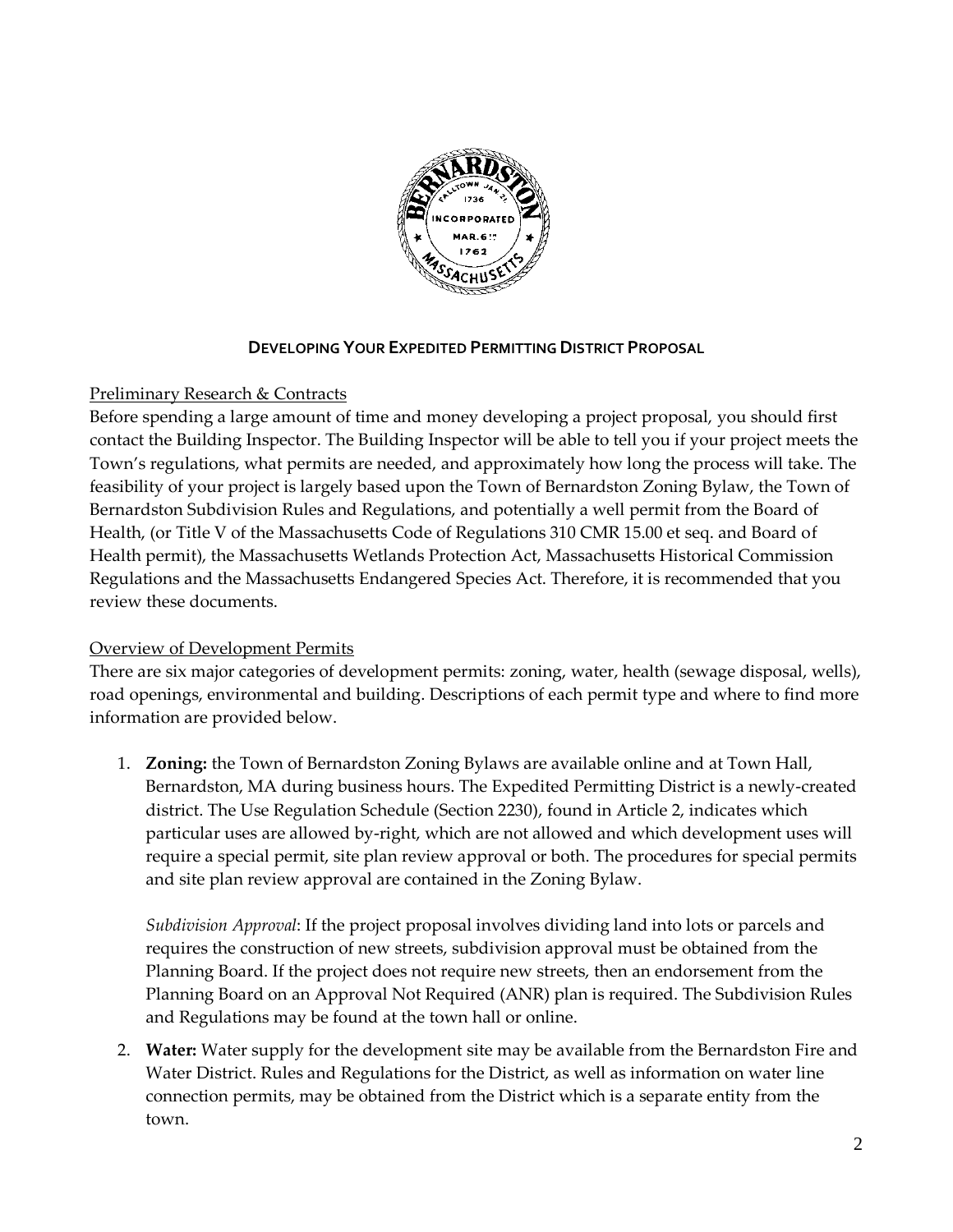#### 3. **Health**

- **a) Sewage Disposal:** The developer will need to create appropriate onsite sewage disposal pursuant to Title V of the Massachusetts Code of Regulations at 310 CMR 15.00. The Board of Health oversees inspections and permits.
- **b) Wells:** An onsite well may be an alternative to connecting to the town water system. An application may be made to the Town of Bernardston's Board of Health for a well permit.
- **c) Miscellaneous:** Depending upon the type of business proposed, additional permits may need to be obtained from the Board of Health. The Board of Health issues permits for restaurants, food retailers, other certain retail establishments, swimming pools, etc. This agency also enforces the state and local health and environmental codes.
- 4. **Road Opening Permit**: The Expedited Permitting District is located on a state highway. Therefore, an application for a road opening to Church St/MA-Rt. 5 and 10 must be submitted to the Massachusetts Department of Transportation, District 2.
- 5. **Environmental (wetlands; Rivers Protection Act; Natural Heritage and Endangered Species Act and Massachusetts Historical Commission):** There is a perennial stream in both portions of the EPD, so both the Wetlands Protection Act and the Rivers Protection Act apply.
- 6. **Building Permit**: Before starting any construction and after obtaining all necessary permits, the Building Inspector issues a building permit. Final reviews of zoning, building and construction and handicapped access for local and state compliance are conducted.

**State and Federal Permits**: Depending on the nature of the proposed project, permits from the State of Federal government may be required. The most common are:

- Curb-cut from the Massachusetts Highway Department for work affecting a state highway;
- Permit from the U.S. Army Corps of Engineers for work affecting certain wetlands and waterways;
- Certificate of Compliance from the Massachusetts Executive Office of Environmental Affairs for filings under the Massachusetts Environmental Policy Act;
- Stormwater (General Construction) permit from the Environmental Protection Agency for work disturbing an acre of more of land;
- Massachusetts DEP Notice of Intent or Determination of Applicability under the Clean Waters Act and the Massachusetts Wetland Protection Act; and
- An Application for Review must be filed with the Natural Heritage Endangered Species Program for all projects or activities within priority habitat of rare species.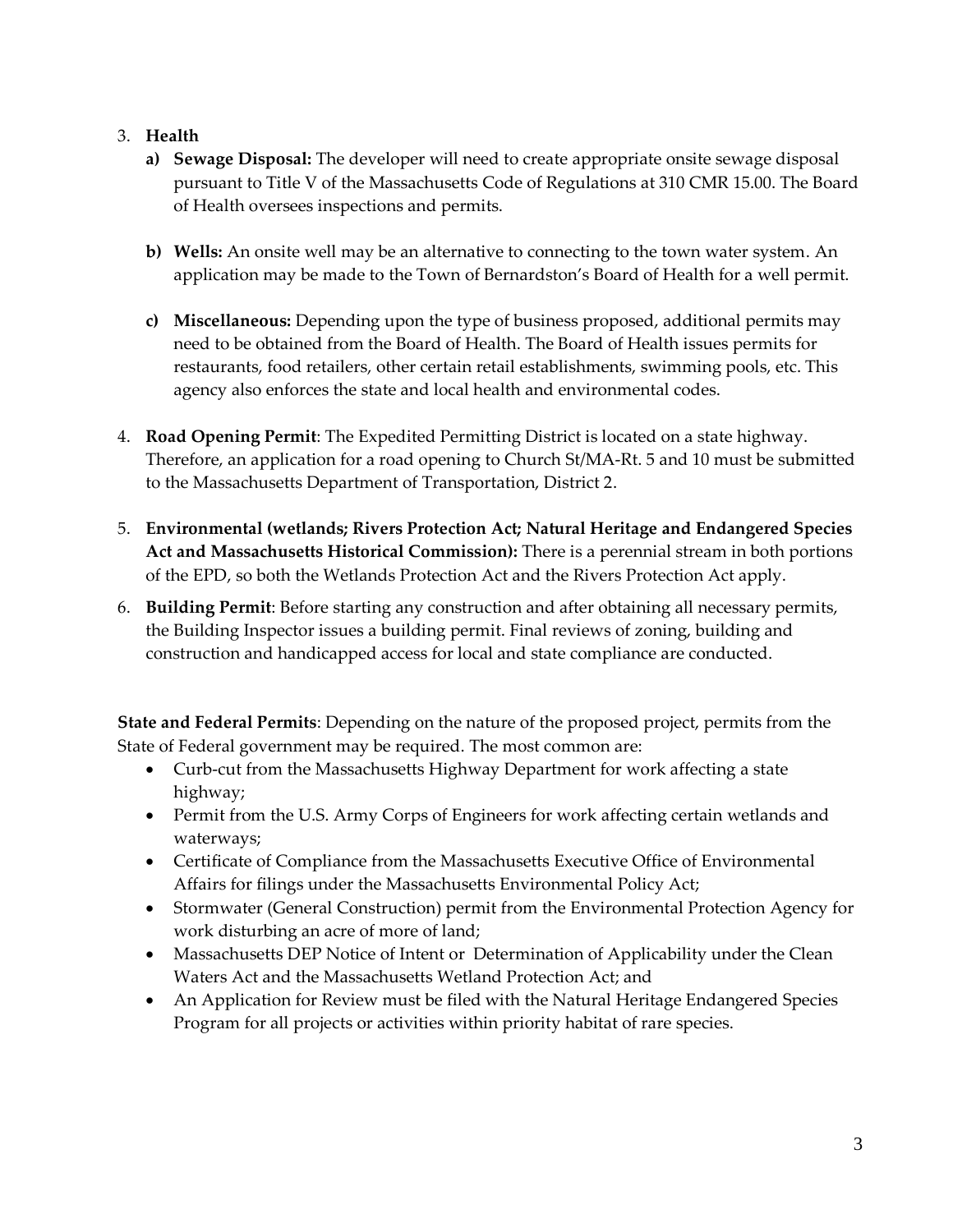

#### **SUBDIVISION RULES AND REGULATIONS OVERVIEW**

The Planning Board, under the Bernardston Rules and Regulations Governing the Subdivision of Land, must approve the division of land into two or more lots. All plans showing the creation of new lots must be endorsed by the Planning Board before they can be recorded in the Registry of Deeds. Plans stamped by a registered land surveyor certifying that no new lots or changes in existing boundaries are shown on the plan may be recorded without the Planning Board endorsement.

Pursuant to M.G.L. c 41, section 81L, certain plans showing lots with frontage on existing ways are not subdivisions within the meaning of the statute. These plans will receive "Approval Not Required" (ANR) endorsement if they meet the legal requirements. All other divisions of land will require subdivision approval.

#### Subdivision

Plans that show a division of land into two or more lots with frontage on a proposed new road require subdivision approval. There is a two step review process for subdivision plans: 1) Preliminary Plans and 2) Definitive Plans.

#### Preliminary Plans

The preliminary plan serves as a conceptual design. It includes the proposed street layout, lot boundaries, drainage system and topography. Preliminary plans are strongly suggested for all subdivisions, and are required for non-residential development that includes a division of land not on a public way. (Refer to section 3220 of Rules and Regulations Governing the Subdivision of Land for required and expected Preliminary Plan content).

#### Definitive Plans

A Definitive Plan is the final design plan complete with engineering specifications. This plan must be prepared by a registered Land Surveyor or Civil Engineer. The plan must contain all information required in the Town of Bernardston Subdivision Rules and Regulations including width and length of every street, lot lines, topography, centerline profiles of streets, layout and design of sewage, storm drainage, water supply and wetland resource areas as defined by the Massachusetts Wetland Protection Act.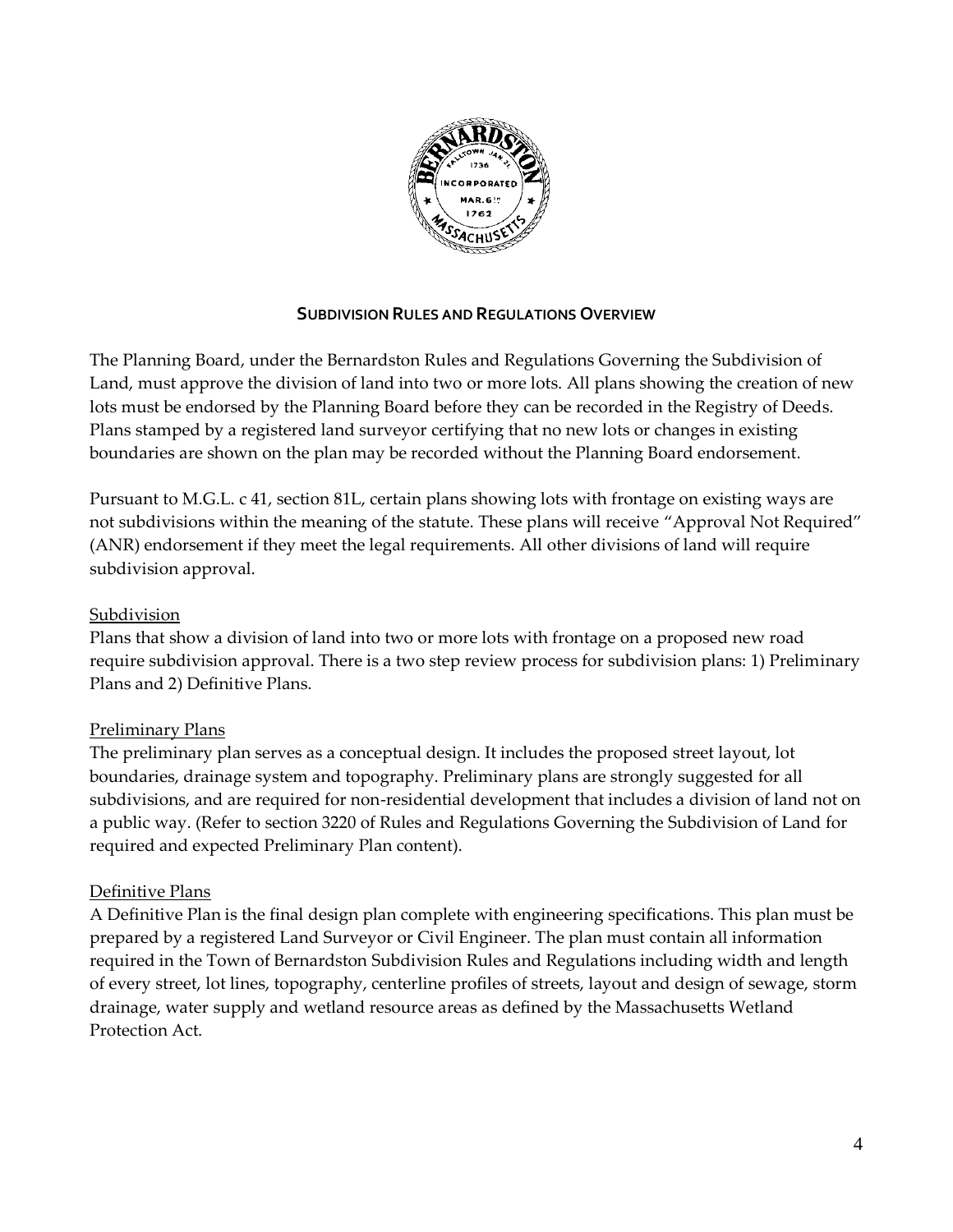#### Review Process and Submittal Requirements

**Preliminary Plans**: Any person proposing a non-residential subdivision of land shall, before submitting a Definitive Plan, submit to the planning board and the board of health, a Preliminary Plan. The applicant shall give notice to the Town Clerk by delivery or by registered mail, postage prepaid, that a plan has been submitted.

If notice is given by delivery, the Town Clerk shall, if requested, give a written receipt to the applicant. Within forty five days after the submission of a complete Preliminary Plan, each board shall notify the application and the Town Clerk, by certified mail, either that the plan has been approved, or that the plan has been approved with modifications suggested by the board, or agreed upon by the person submitting the plan, or that the plan has been disapproved and in the case of disapproval, the board shall state in detail its reasons for disapproval. The Planning Board will notify the Town Clerk of its approval or disapproval as the case may be.

**Definitive Plans**: Definitive subdivision plans shall be submitted for approval to the Planning Board. The Definitive Plan shall be submitted to the Town Clerk then forwarded to the Planning Board and to the Board of Health. The Board of Health must, within 45 days of the filing with the Town Clerk, report to the Planning Board in writing, approving or disapproving the plan. A public hearing is required prior to approval by the Planning Board. Definitive Plans must meet the requirements of the Town of Bernardston Rules and Regulations Governing the Subdivision of Land. The Planning Board must issue a decision on a Definitive Plan (for which a Preliminary Plan was submitted) within 90 days of receipt of that plan. [N.B. if a subdivision creates ten or more lots, the developer will need to provide an Environmental Analysis of the proposed subdivision, per town subdivision rules and regulations.]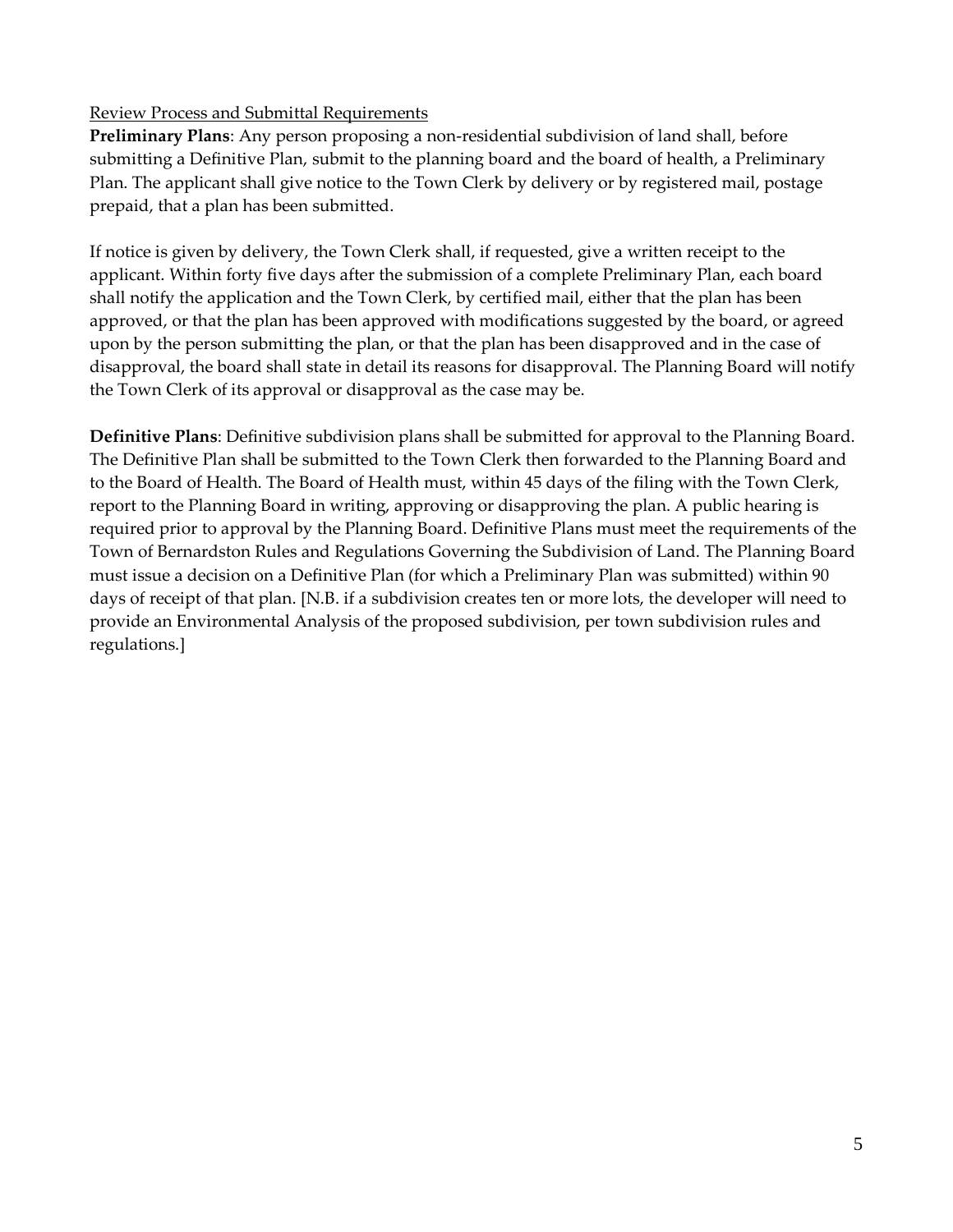#### Expedited Permitting District

#### SUBDIVISION PLAN APPROVAL FLOW CHART

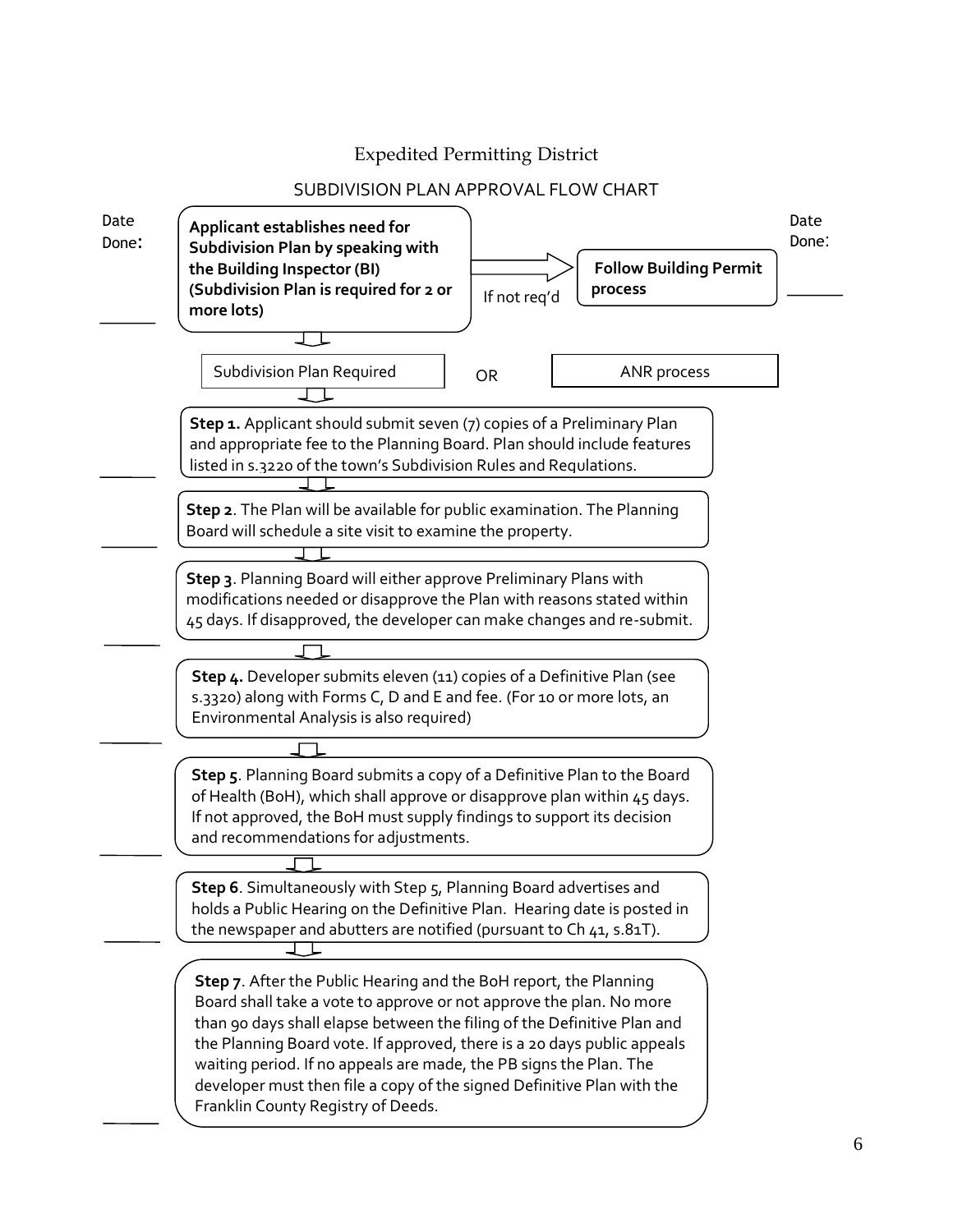

#### **APPROVAL NOT REQUIRED (ANR) PLAN OVERVIEW**

Prior to 1953, a plan showing lots and ways could be recorded without Planning Board approval, if the ways indicated were already existing and not proposed. The purpose of providing for an ANR process was to alleviate the difficulty Registers of Deeds encountered in deciding whether the ways shown on the plan were already existing ways.

| MGL Chapter 41<br>Section 81L                              | A 'subdivision' is a tract of land divided into two of more lots. However,<br>a tract of land divided into two or more lots shall NOT be deemed to be a<br>subdivision within the meaning of the Subdivision Control Law, if, at the<br>time when it is made, every lot within the tract so divided has the<br>minimum frontage required by the Bernardston zoning bylaws on a<br>certain type of way or as otherwise provided in Section 81L. |
|------------------------------------------------------------|------------------------------------------------------------------------------------------------------------------------------------------------------------------------------------------------------------------------------------------------------------------------------------------------------------------------------------------------------------------------------------------------------------------------------------------------|
| MGL Chapter 41<br>Section 81P                              | Any person wishing to record a plan which he/she believes is not a<br>subdivision plan may submit an ANR plan to the Planning Board. The<br>review of an ANR plan does not require a public hearing. If the Planning<br>Board finds the plan does not show a subdivision, as defined in Section<br>81L, it must endorse the plan "approval not required under<br>the Subdivision Control Law" or words of similar impact within 21 days.       |
| Bernardston<br><b>Subdivision Rules</b><br>And Regulations | The plan (to be returned to the applicant) and five prints (to be retained<br>by the Town) and Form A (Application for Endorsement of Plan<br>Believed Not To Require Approval) are submitted to the Planning Board<br>in care of the Town Clerk.<br>The applicant should also file a copy of Form A with the Town Clerk to<br>protect their appeal rights.                                                                                    |
| MGL Chapter 41<br>Section 81O                              | A plan shall be submitted when delivered at a meeting of the Planning<br>Board or when sent by registered mail to the Planning Board, care of the<br>Town Clerk. If mailed, the date of receipt shall be the date of submission<br>of the plan.                                                                                                                                                                                                |
| MGL Chapter 41<br>Section 81T                              | Every person submitting an ANR plan to the Planning Board must give<br>written notice to the Town Clerk by delivery or registered mail that the<br>plan has been submitted (Copy of Form A). The Town Clerk is the<br>timekeeper in determining whether the Planning Board fails to act in a<br>timely manner (MGL sets a time limit of 21 days).                                                                                              |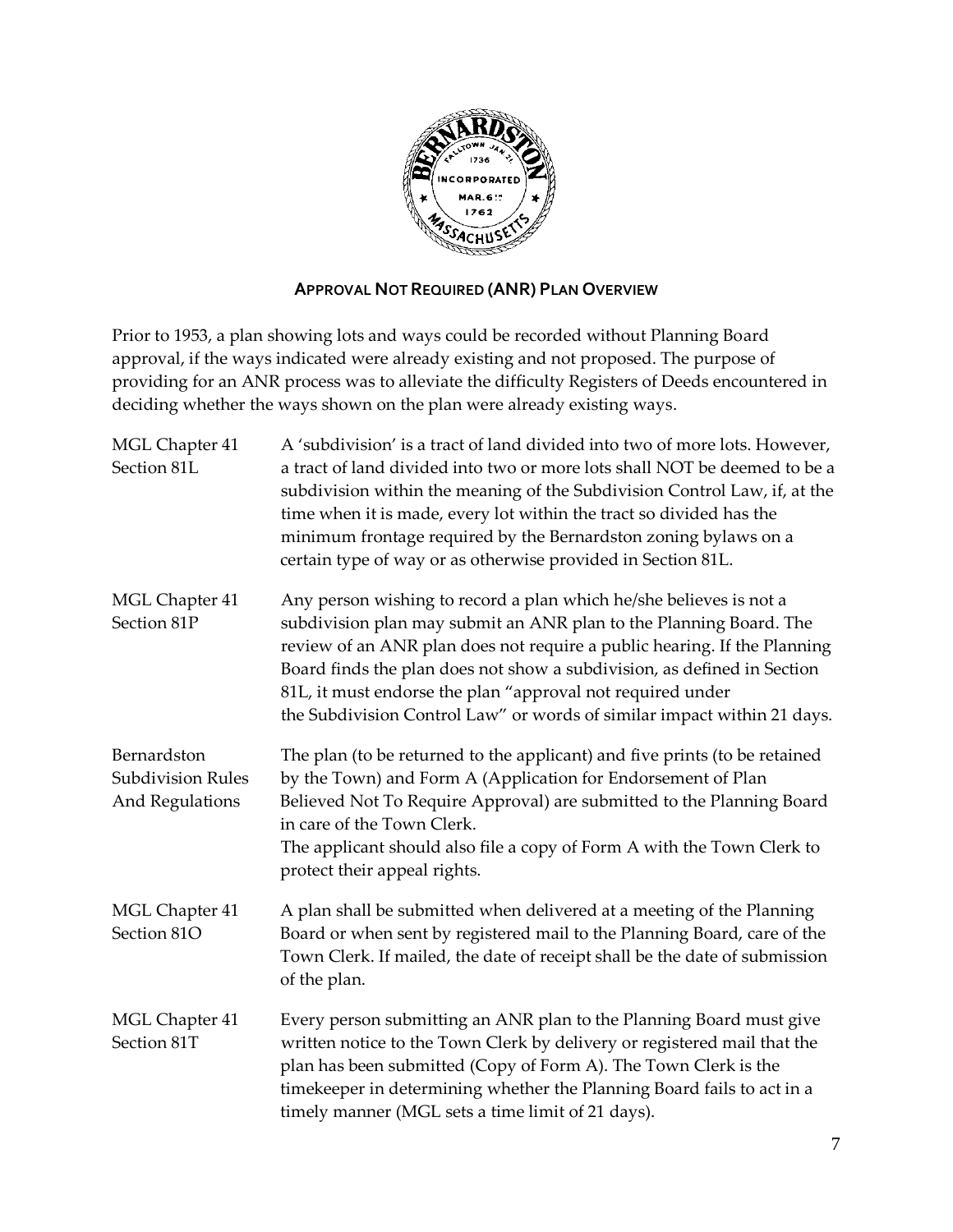MGL Chapter 41 Three standards must be met in order for lots shown on a plan to be Section 81P and entitled to an endorsement by the Planning Board that "Approval under MA Case History the Subdivision Control Law is not required." The Planning Board must determine whether:

- 1. all lots abut a qualified way as follows:
	- a public way or a way which the Town Clerk certifies is maintained and used as a public way, OR
	- a way shown on a plan theretofore approved and endorsed in accordance with the subdivision control law, OR
	- a way in existence when the subdivision control law became effective (1988) which, in the opinion of the Planning Board, has sufficient width, suitable grades, and adequate construction to provide for the needs of vehicular traffic in relation to the proposed use of the lots.
- 2. all lots have adequate frontage; and
- 3. all lots have adequate area; and
- 4. vital access exists to each lot (for fire-fighting equipment and other emergency vehicles). Refer to Section 2300, the Dimensional Schedule in Section 2340 and the definition of lot frontage in Article VI of the Zoning Bylaws of the Town of Bernardston for specific requirements.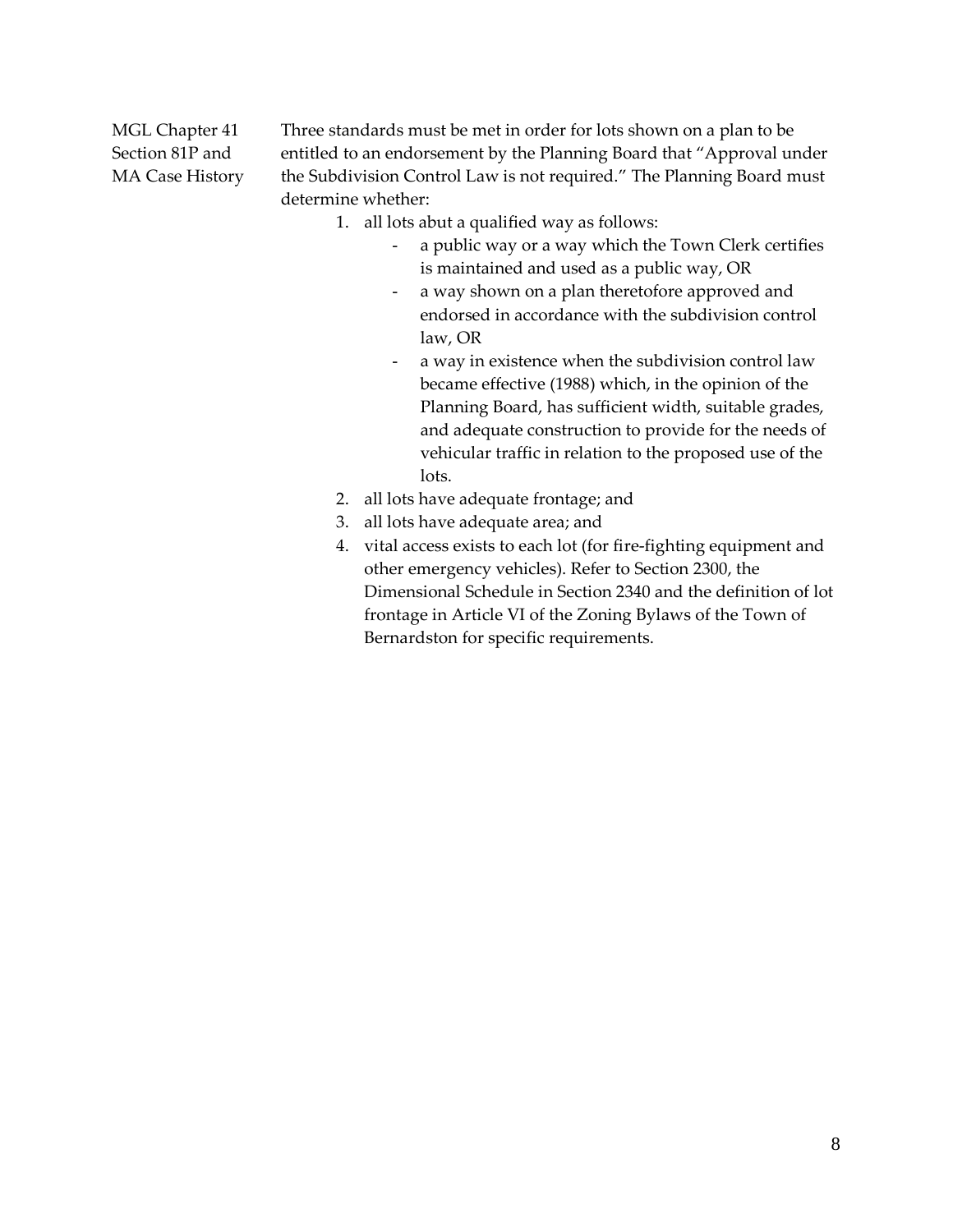#### **FORM A**

#### APPLICATION FOR ENDORSEMENT OF PLAN BELIEVED NOT TO REQUIRE APPROVAL



See Section 2400 of the Rules and Regulations Governing the Subdivision of Land in the Town of Bernardston. Two (2) copies of this form, filled out and signed, must be submitted to the Planning Board along with the original mylar and five (5) prints of the plan. Fees are \$40 for one lot and \$15 for each additional lot. Please make checks payable to *Town of Bernardston*.

#### To THE PLANNING BOARD:

The undersigned, believing that the accompanying plan of his/her property in the Town of Bernardston does not constitute a subdivision within the meaning of the Subdivision Control Law, herewith submits said plan for a determination and endorsement that Planning Board approval under the Subdivision Law is not required.

| Deed of Property Recorded in Franklin County Registry of Deeds: Book #_____ Page #____ |                                                                              |  |
|----------------------------------------------------------------------------------------|------------------------------------------------------------------------------|--|
|                                                                                        |                                                                              |  |
|                                                                                        | *This information is on your tax bill and is available from the tax assessor |  |
| Location and description of property by reference to the Tax Map:                      |                                                                              |  |
| Board of Appeals/Planning Board decisions pertaining to land or buildings:             |                                                                              |  |
|                                                                                        |                                                                              |  |
|                                                                                        |                                                                              |  |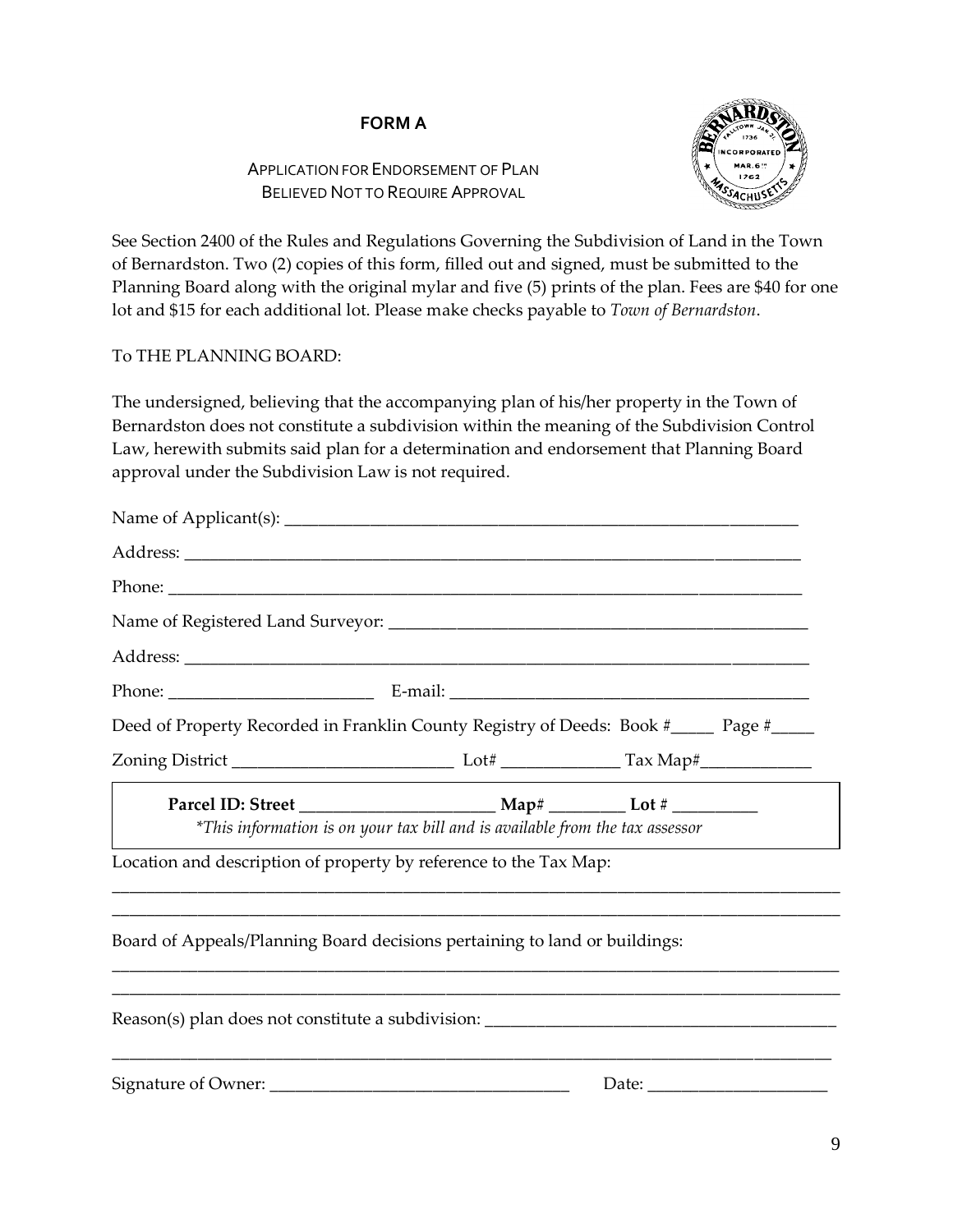#### **FORM B**

#### APPLICATION FOR APPROVAL OF A PRELIMINARY SUBDIVISION PLAN



See Section 3200 of the Rules and Regulations Governing the Subdivision of Land in the Town of Bernardston. Two (2) copies of this form, completed and signed, must be submitted to the Planning Board along with seven (7) prints of the Preliminary Plan. The fees are \$100 plus \$50 for each lot. (These fees will be credited toward the fees required for submission of a Definitive plan.) Please make checks payable to *Town of Bernardston*.

Date of Submission: \_\_\_\_\_\_\_\_\_\_\_\_\_\_\_\_\_\_

#### To THE PLANNING BOARD and BOARD OF HEALTH:

The undersigned herewith submits the accompanying Preliminary Plan of a subdivision of property located in the Town of Bernardston, for review and approval under the Subdivision Control Law and the Rules and Regulations Governing the Subdivision of Land in the Town of Bernardston.

| *This information is on your tax bill and is available from the tax assessor              |  |
|-------------------------------------------------------------------------------------------|--|
| Deed of Property Recorded in Franklin County Registry of Deeds: Book # _____ Page # _____ |  |
|                                                                                           |  |
|                                                                                           |  |

| Signature of Owner: |  |
|---------------------|--|
|                     |  |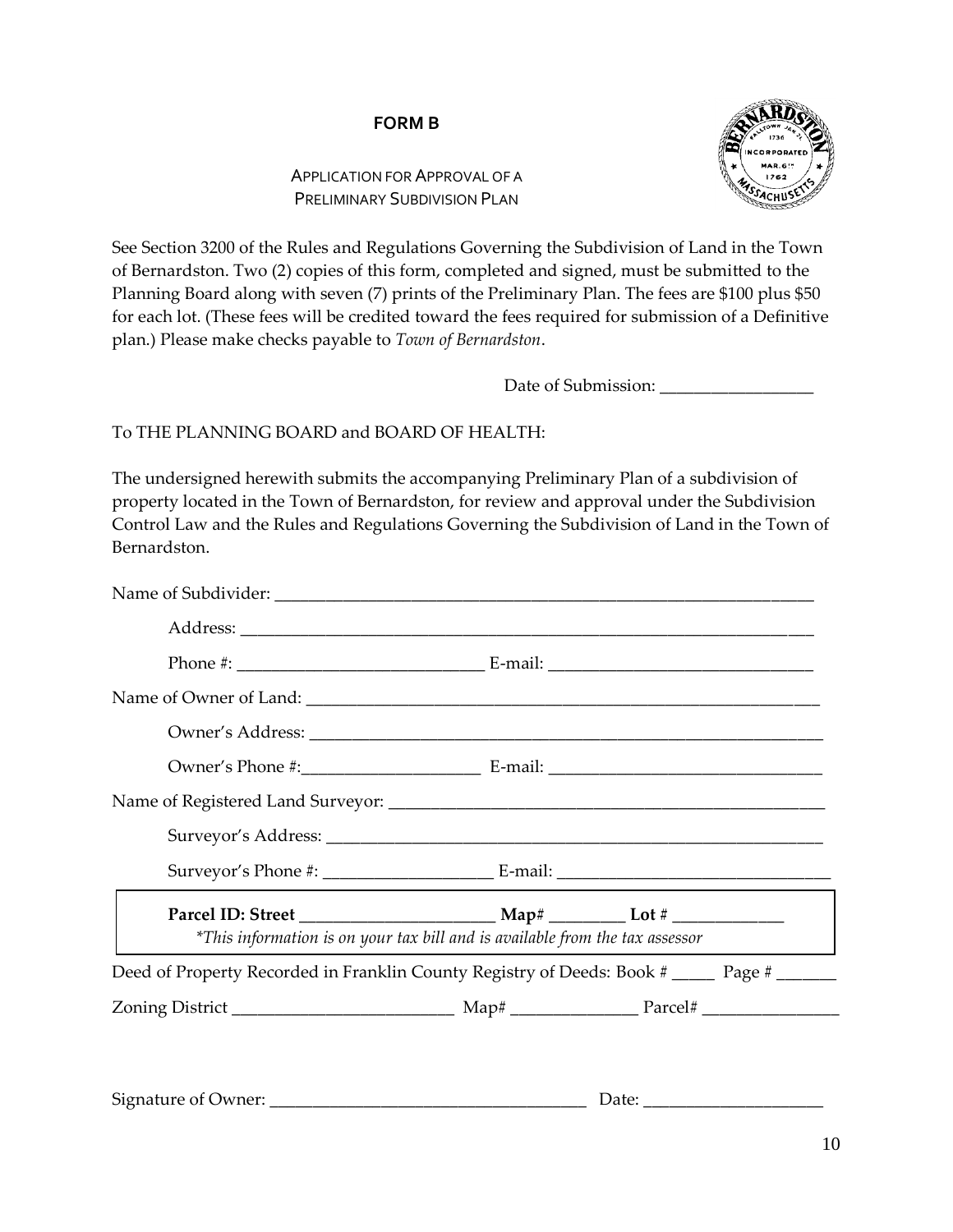#### **FORM C**



#### APPLICATION FOR APPROVAL OF A DEFINITIVE SUBDIVISION PLAN

See Section 3300 of the Rules and Regulations Governing the Subdivision of Land in the Town of Bernardston.

See also Section 3313 for filing requirements with the Board of Health.

Two (2) copies of this form, completed and signed, together with eleven (11) prints of the Definitive Plan, and the original, should be submitted to the Planning Board.

Date of Submission: \_\_\_\_\_\_\_\_\_\_\_\_\_\_\_\_\_\_\_\_\_\_\_\_

#### To THE PLANNING BOARD:

There undersigned herewith submit the accompanying Definitive Plan of a subdivision of property located in the Town of Bernardston, for approval under the Subdivision Control Law and the Rules and Regulations Governing the Subdivision of Land in the Town of Bernardston.

| *This information is on your tax bill and is available from the tax assessor.                |  |  |
|----------------------------------------------------------------------------------------------|--|--|
| Deed of Property Recorded in Franklin County Registry of Deeds: Book # ______ Page # _______ |  |  |
| Location and description of property by reference to the Town Atlas/TaxMap: _____            |  |  |
|                                                                                              |  |  |

Signature of Owner: \_\_\_\_\_\_\_\_\_\_\_\_\_\_\_\_\_\_\_\_\_\_\_\_\_\_\_\_\_\_\_\_\_ Date:\_\_\_\_\_\_\_\_\_\_\_\_\_\_\_\_\_\_\_\_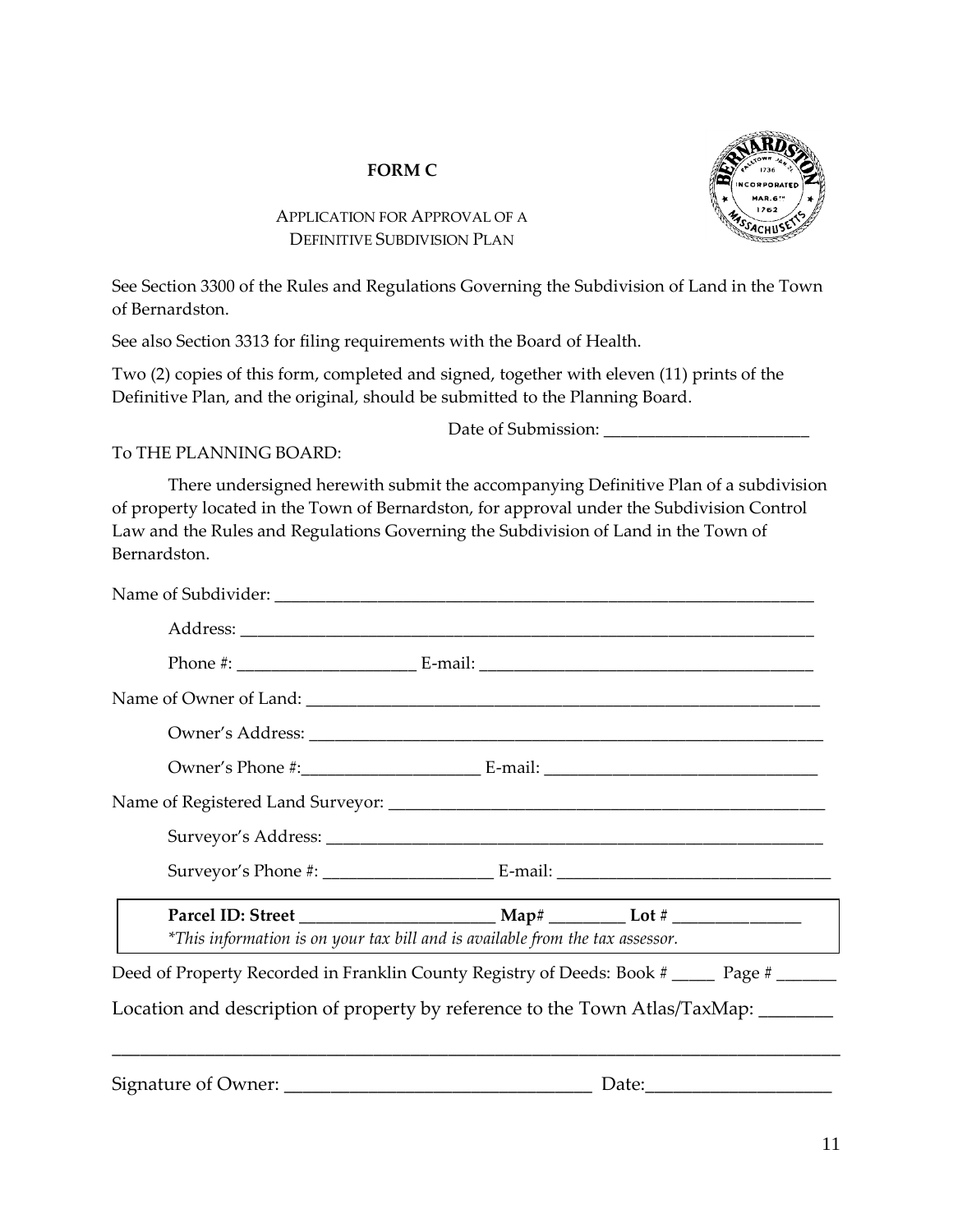

#### **SITE PLAN REVIEW OVERVIEW**

Site plan reviews are a non-statutory tool and are not required or regulated by Massachusetts General Laws (MGL). It is very common, however, for towns to adopt site plan review and approval procedures as part of the local zoning bylaws under MGL Section 40A, as Bernardston has done.

*[In cases where a Special Permit and Site Plan Review are required, procedures are consolidated (i.e. one public hearing is held and one decision is written addressing both the use and conditions, if any). If a use*  is otherwise allowed by right (allowed in the Use Regulation Schedule, Zoning Bylaws of the Town of *Bernardston Section 2230), but is subject to a site plan approval, the planning board has the opportunity to set conditions or not approve the site plan as presented, but not to deny the use. ]*

| Bernardston            | Applications for permits shall be sent to the Building Inspector, who will                                                                                                                                                |
|------------------------|---------------------------------------------------------------------------------------------------------------------------------------------------------------------------------------------------------------------------|
| Zoning                 | forward the application to the Planning Board within 7 days. The Planning                                                                                                                                                 |
| Section 4400           | Board has 45 days from the date of application to review the plan and make<br>comments.                                                                                                                                   |
| Zoning<br>Section 2230 | Site plan review is required for all nonresidential and nonagricultural projects.                                                                                                                                         |
| Zoning<br>Section 4400 | Three copies of the site plan documents should be submitted to the Building<br>Inspector, who will forward two copies to the Planning Board. A copy of the site<br>plan is also given by the applicant to the Town Clerk. |
| Zoning                 | A complete application includes a site plan prepared by a registered professional                                                                                                                                         |
| Section 4420           | engineer, landscape architect, or architect. Site plans should include all data,                                                                                                                                          |
| and 4430               | detail and supporting information outlined in Section 4420. Criteria listed in                                                                                                                                            |
|                        | Section 4430 will be used to evaluate the plan.                                                                                                                                                                           |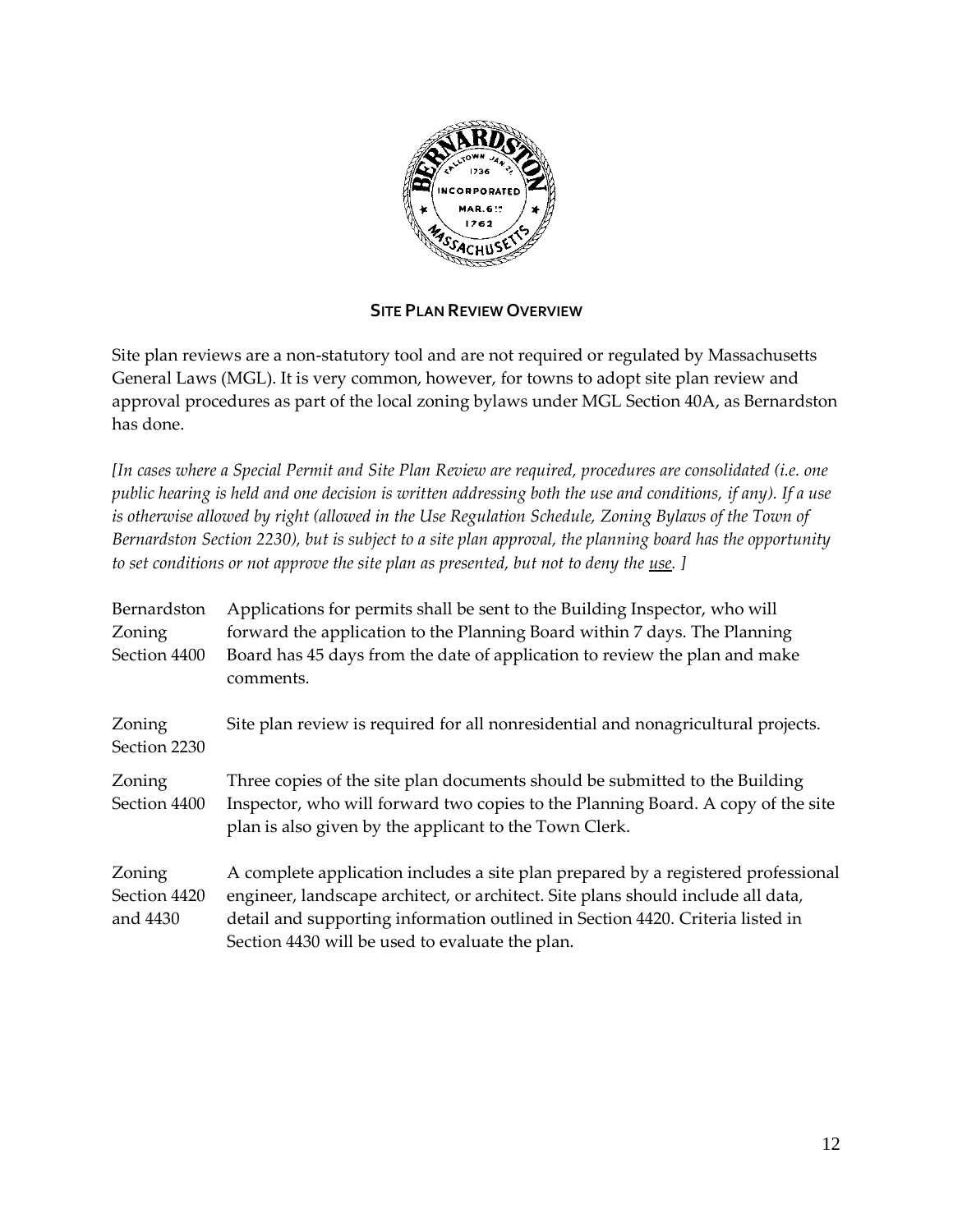#### Expedited Permitting District

#### SITE PLAN REVIEW FLOW CHART

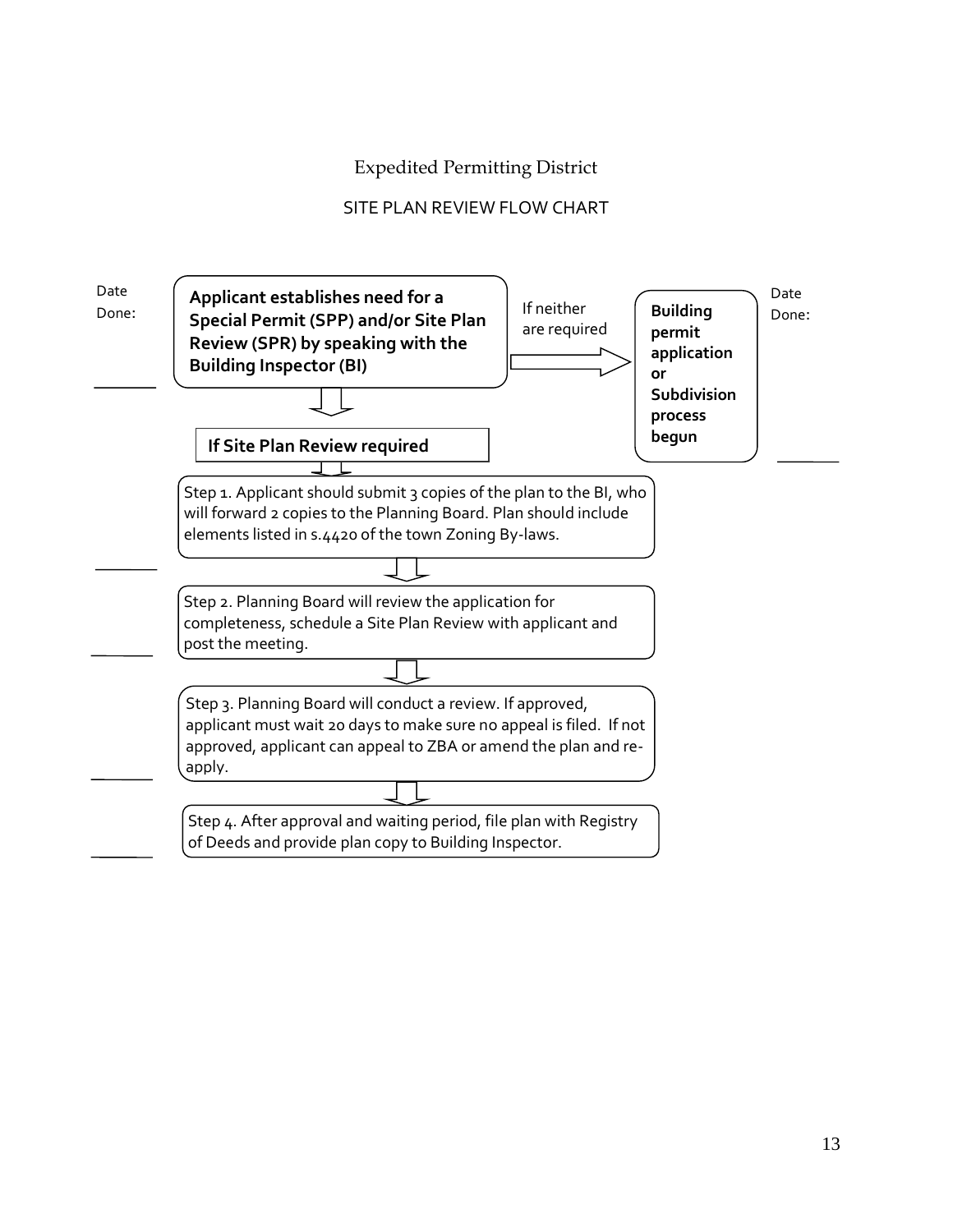#### **PLANNING BOARD**

#### **REQUEST FOR SITE PLAN REVIEW**



A site plan review is required for several types of development projects. Please refer to the Use Regulation Schedule in Section 2230 of the Zoning Bylaws of the Town of Bernardston.

Please type or print all information and file it with the Town Clerk. A \$100 fee is required for the initial review. A \$50 fee is charged for subsequent reviews and plan changes. Please make check or money order payable to the *Town of Bernardston*.

| Applicant Status: Owner             |                                                                               | Contract Purchaser                  |  |  |
|-------------------------------------|-------------------------------------------------------------------------------|-------------------------------------|--|--|
|                                     | Lessee                                                                        | Other (please explain) __           |  |  |
|                                     |                                                                               |                                     |  |  |
|                                     |                                                                               |                                     |  |  |
|                                     |                                                                               |                                     |  |  |
|                                     | *This information is on your tax bill and is available from the tax assessor. |                                     |  |  |
| Existing Use of Structure/Property: |                                                                               |                                     |  |  |
| Lot Size:________________           |                                                                               |                                     |  |  |
| Left Side Setback: _______          |                                                                               |                                     |  |  |
| Date:<br>Received by Town Clerk:    |                                                                               |                                     |  |  |
|                                     |                                                                               | Date: Time: Town Clerk's Signature: |  |  |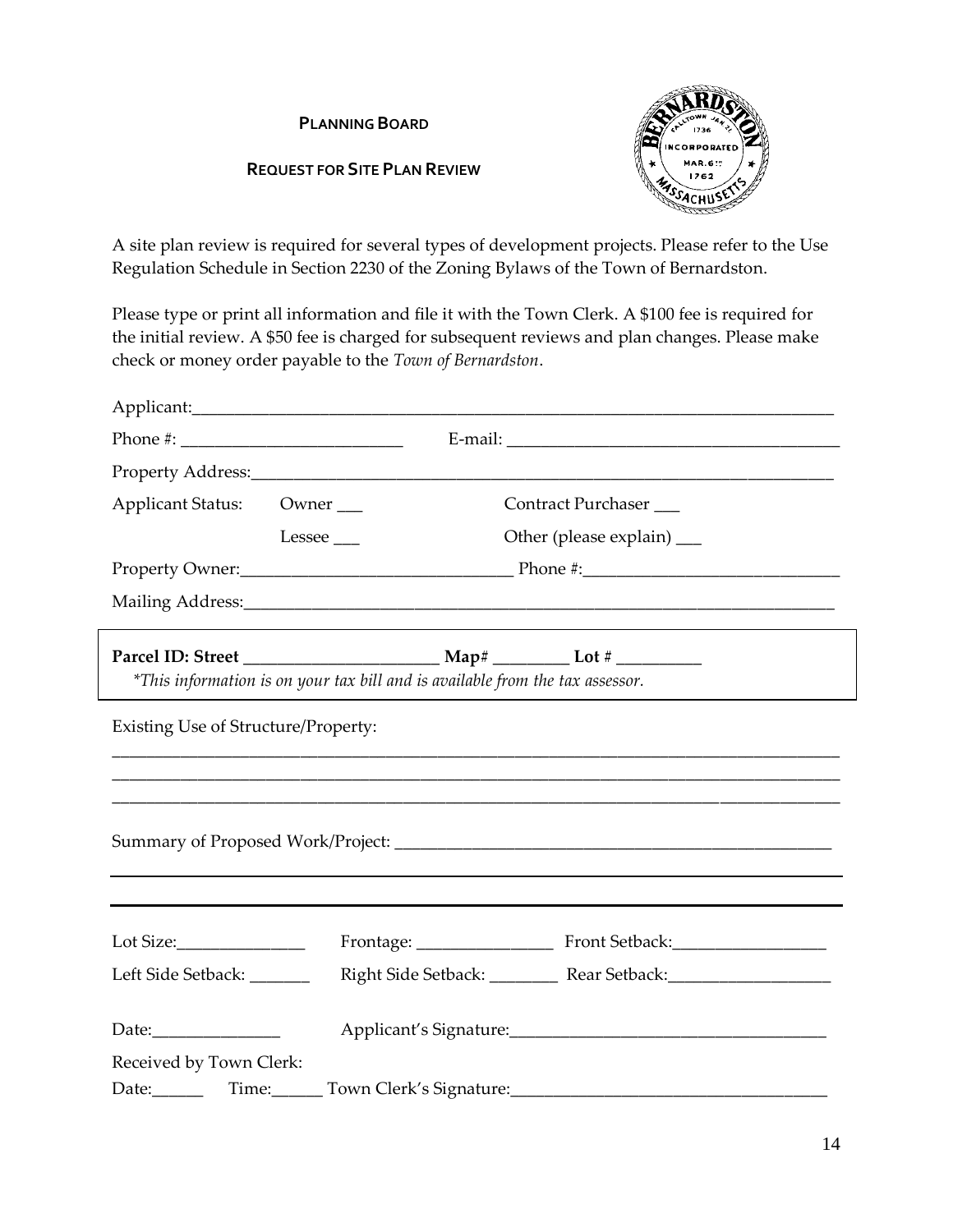#### **Site Plan Review Documents**

Site Plan Review applicants should submit three (3) copies of the plans to the Building Inspector, who will then forward two (2) copies to the Planning Board.

These plans should contain the following information:

- □ Existing and Proposed topography
- □ Boundaries of the parcel
- □ Adjacent streets or ways
- □ Existing and proposed structures
- □ Water provision
- □ Sanitary sewerage
- □ Storm drainage
- □ Parking and egress
- □ Planting and screening
- □ Information pertaining to buildings as required in the State Building Code

The Planning Board considers the following criteria when reviewing site plans:

- □ Adequate access to each structure for fire and service equipment
- □ Adequate provision for utilities
- □ Adequate provisions for stormwater drainage
- □ Minimize the volume of cut and fill
- □ Minimize the number of removed trees  $≥6"$  dbh
- □ Minimize the length of removed stone walls
- □ Minimize the area of wetland vegetation replaced
- □ Minimize the extent of stormwater flow increase
- □ Minimize soil erosion, air and water pollution
- □ Minimize noise originating from the site
- □ Maximize pedestrian and vehicular safety on the site and at the site egress
- □ Minimize obstruction of scenic views from publicly accessible locations
- □ Minimize visual intrusion by screening the parking, storage and other outdoor service areas
- □ Minimize glare from headlights
- □ Minimize lighting (pollution) by incorporating cut-off luminaries that direct light rays downward, limit fixture mounts to under 15' height
- □ Minimize unreasonable departure from the character and scale of buildings in the vicinity, as viewed from public ways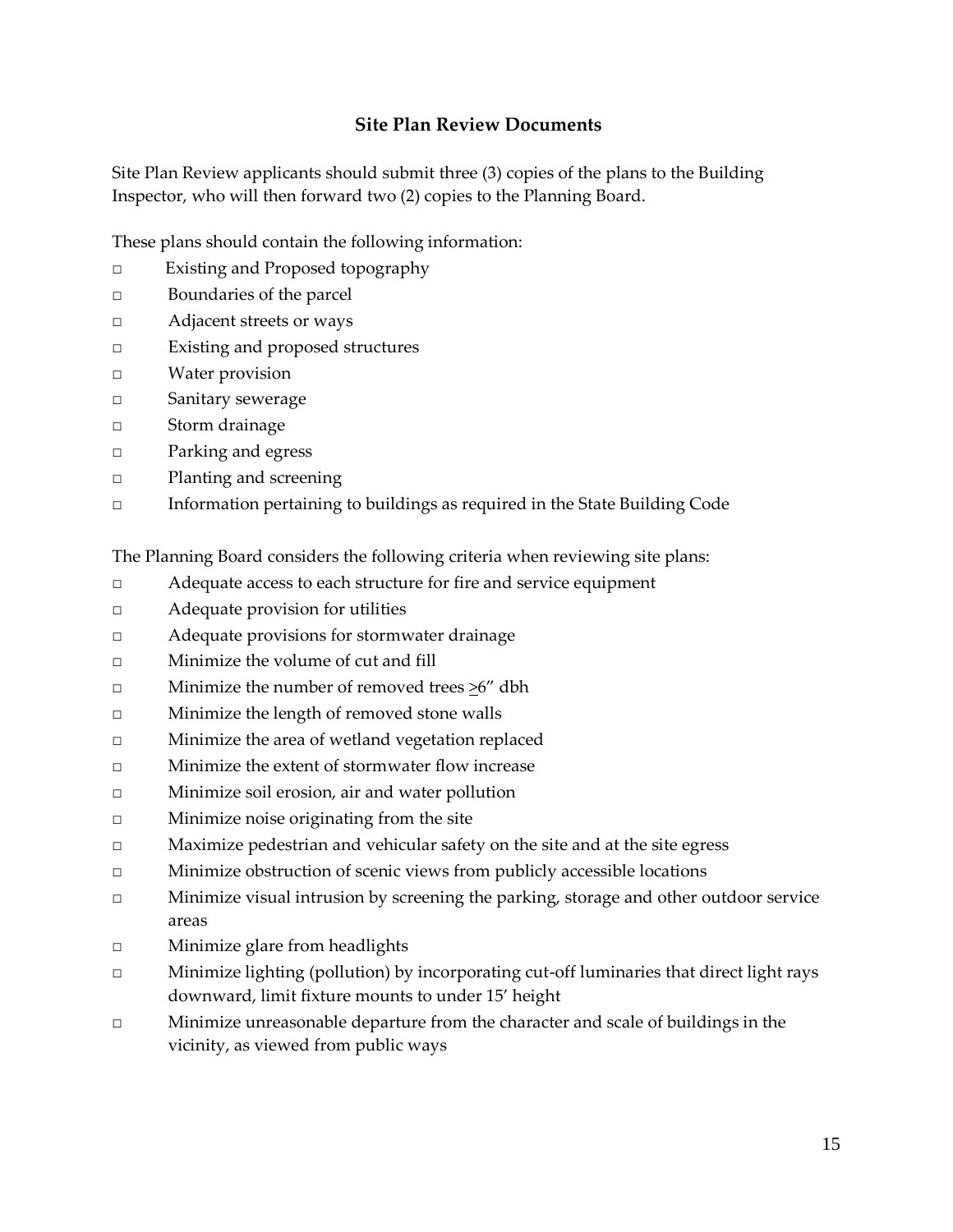

#### **SPECIAL PERMIT OVERVIEW**

| Bernardston<br>Zoning<br>Section 5360                  | A Special Permit application shall be made on the official Application for<br>a Special Permit form for projects located in the EPD. The date of receipt<br>by the Town Clerk shall be considered to be the date on which the<br>application has been filled with the Planning Board.                                                                                                                                                                                                                                                                                                                                         |
|--------------------------------------------------------|-------------------------------------------------------------------------------------------------------------------------------------------------------------------------------------------------------------------------------------------------------------------------------------------------------------------------------------------------------------------------------------------------------------------------------------------------------------------------------------------------------------------------------------------------------------------------------------------------------------------------------|
| MGL Chapter 40A<br>Section 9                           | A public hearing must be held within 65 days after the effective date of<br>filing of a special permit application, unless otherwise agreed upon by the<br>applicant and the Board.                                                                                                                                                                                                                                                                                                                                                                                                                                           |
| MGL Chapter 40A<br>Section 11                          | Notice shall be given by publication in a newspaper of general circulation<br>once in each of two successive weeks, the first publication to be not less<br>than 14 days before the day of the hearing and by posting such notice in a<br>conspicuous place in the town hall for a period of not less than 14 days<br>before the day of such hearing. (Note: The Recorder must receive the notice 2-<br>3 days prior to the publication date.)                                                                                                                                                                                |
| MGL Chapter 40A<br>Section 11                          | Notice of the public hearing shall be sent, postage prepaid, to abutters<br>within 300 feet of the property line of the locus; to the petitioner; owner's<br>of land across the street on any public or private way; Planning Board of<br>the Town; and Planning Boards of every abutting town as they appear on<br>the most recent applicable tax list. The assessors maintaining any<br>applicable tax list shall verify to the Planning Board the names and<br>addresses of parties in interest and such certification shall be conclusive<br>for all purposes. (Note: The Assessor needs 5-10 days to generate the list.) |
| MGL Chapter 40A<br>Section 9 and<br>Bernardston S.5360 | The decision of the Planning Board shall be made within 90 days<br>following the date of the public hearing, and within 180 days of notifying<br>the Applicant that the application was complete, unless agreed upon in<br>writing by the applicant and the Board.                                                                                                                                                                                                                                                                                                                                                            |
| MGL Chapter 40A<br>Section 9                           | The Planning Board shall cause to be made a detailed record of its<br>proceedings, indicating the vote of each member upon each question, or if<br>absent or failing to vote, indicating such fact (minutes), and setting forth<br>clearly the reason for its decision and its official actions, copies of which                                                                                                                                                                                                                                                                                                              |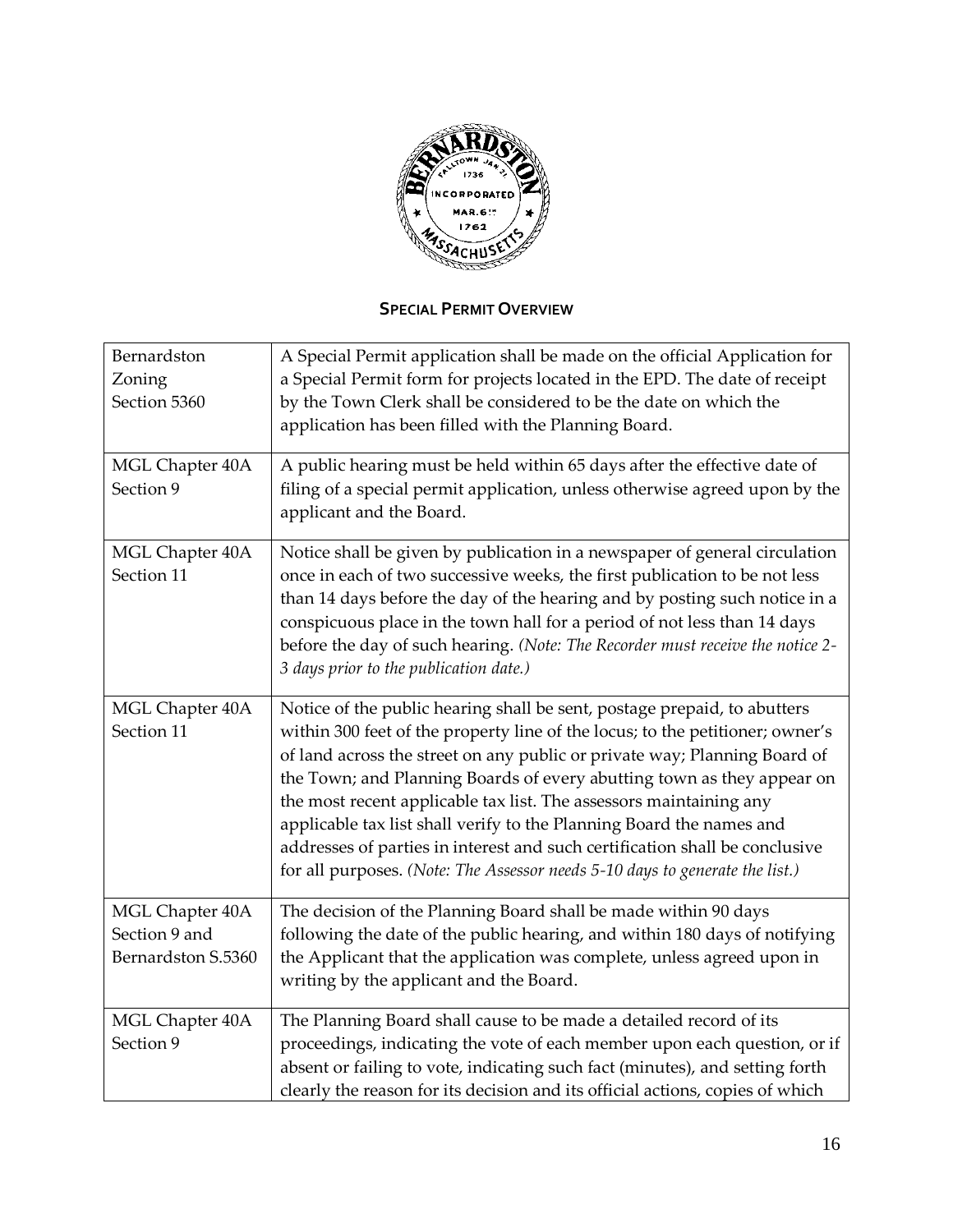|                                       | shall be filed within 14 days in the office of the Town Clerk and shall be<br>deemed a public record. Upon a favorable vote of the Planning Board, the<br>applicant may choose to proceed with the project with the understanding<br>that the result of an appeal could require dismantling and removal. |
|---------------------------------------|----------------------------------------------------------------------------------------------------------------------------------------------------------------------------------------------------------------------------------------------------------------------------------------------------------|
| MGL Chapter 40A<br>Section 9          | Appeals, if any, shall be filed within 20 days after the date of filing of the<br>notice of the decision of the Planning Board in the office of the Town<br>Clerk and in the appropriate court of law pursuant to MGL Ch40A,<br>Section 17.                                                              |
| Bernardston<br>Zoning<br>Section 5350 | If substantial use or construction has not commenced without good cause<br>within a period of two years from the date of the granting of a special<br>permit, the special permit shall lapse. The time limit does not include<br>time required to pursue or await the determination of an appeal.        |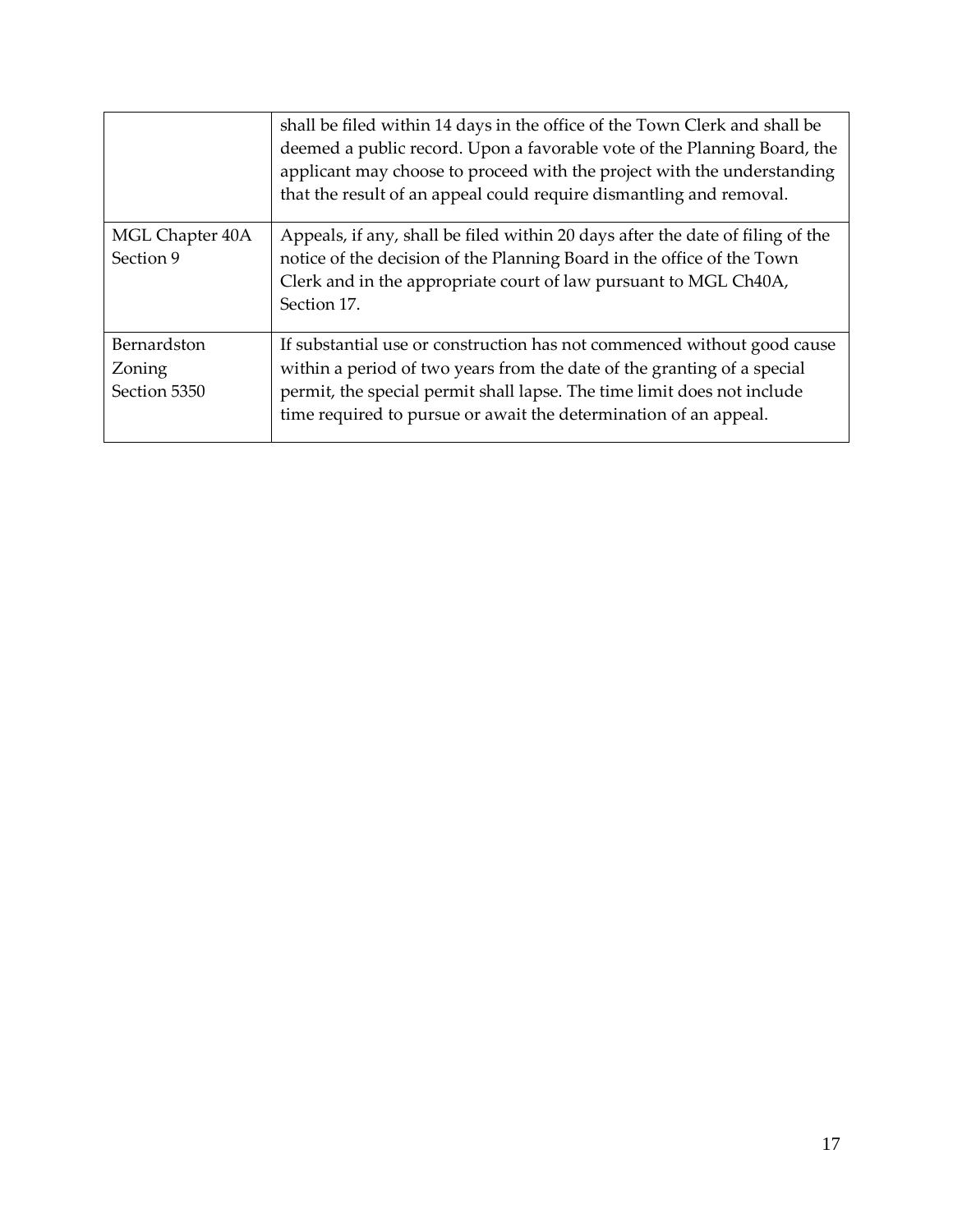#### Expedited Permit District

#### SPECIAL PERMIT FLOW CHART

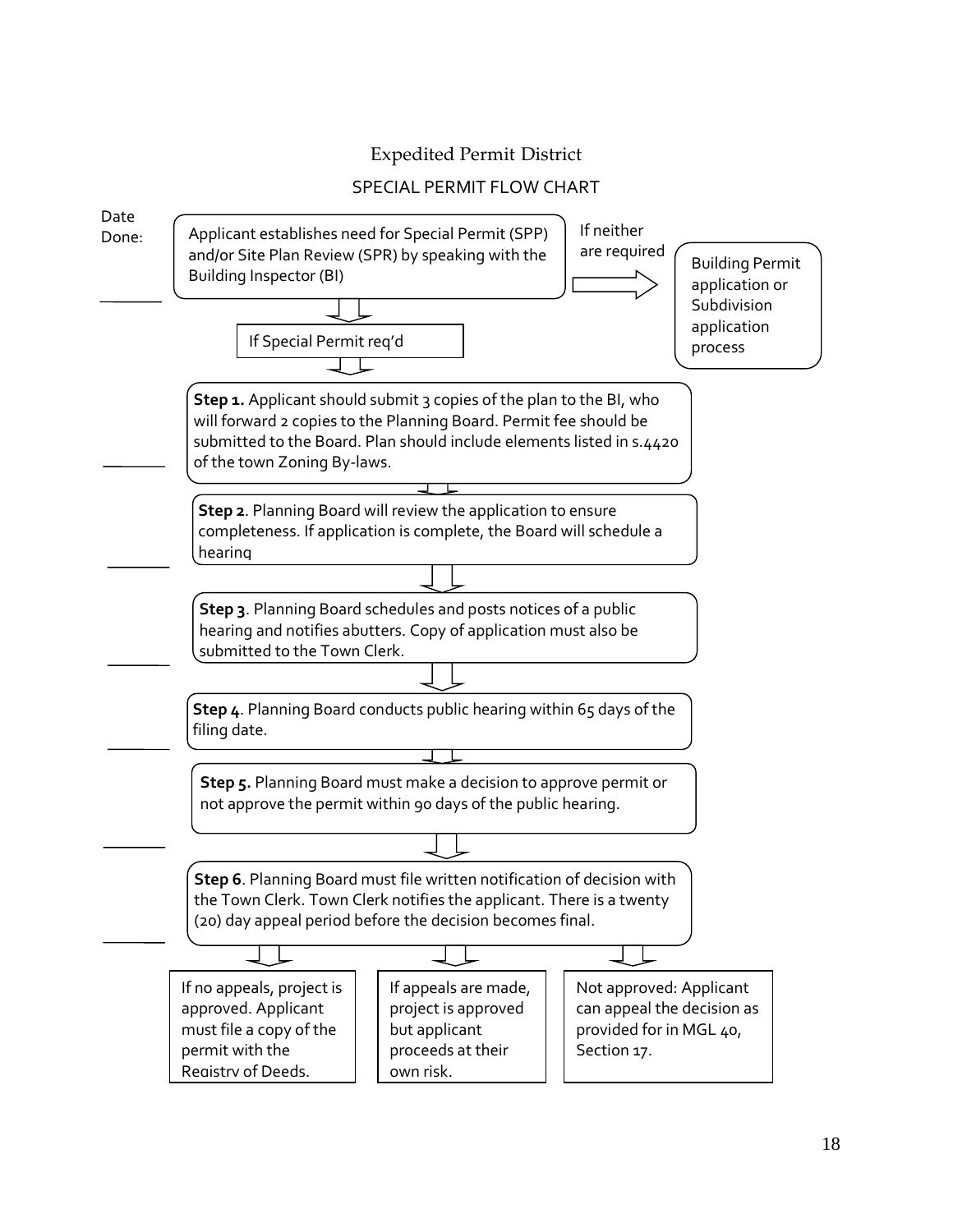#### **PLANNING BOARD**



#### **APPLICATION for a SPECIAL PERMIT**

Date: \_\_\_\_\_\_\_\_\_\_\_\_\_\_\_\_\_\_\_\_\_\_\_\_\_

NOTE: This application must be filled out in ink or typewritten. Please submit three (3) copies of this application along with three (3) sets of plans and an advertising fee of \$250.00 (payable to the Town of Bernardston).

I HEREBY APPLY TO THE PLANNING BOARD FOR A SPECIAL PERMIT ACCORDING TO THE ZONING BY-LAWS OF THE TOWN OF BERNARDSTON, MASSACHUSETTS.

|    | First name                                                                                      |        | Last name |                                       |       | Company  |
|----|-------------------------------------------------------------------------------------------------|--------|-----------|---------------------------------------|-------|----------|
|    |                                                                                                 |        |           |                                       |       |          |
|    | Number                                                                                          | Street |           | Town/City                             | State | Zip code |
|    |                                                                                                 |        |           |                                       |       |          |
|    | I wish to acquire a Special Permit according to the Zoning By-Laws, Article ___, Section _____. |        |           |                                       |       |          |
|    |                                                                                                 |        |           |                                       |       |          |
|    | The premises affected are situated on the North / South / East / West (circle one) side of the  |        |           |                                       |       |          |
|    |                                                                                                 |        |           |                                       |       |          |
|    |                                                                                                 |        |           |                                       |       |          |
|    |                                                                                                 |        |           |                                       |       |          |
|    | *This information is on your tax bill and is available from the tax assessor.                   |        |           |                                       |       |          |
|    | DESCRIPTION of PROPOSED USE of CONSTRUCTION                                                     |        |           |                                       |       |          |
|    | 1. If building, give size:                                                                      |        |           |                                       |       |          |
|    |                                                                                                 |        |           |                                       |       |          |
|    |                                                                                                 |        |           | $Height =$ $first$ $Height =$ $first$ |       |          |
|    |                                                                                                 |        |           |                                       |       |          |
| 3. | Occupancy number: Type: Type:                                                                   |        |           |                                       |       |          |
| 4. | Is the property subject to Chapter 61? Yes No (circle one)                                      |        |           |                                       |       |          |
| 5. |                                                                                                 |        |           |                                       |       |          |
| 6. | Brief description of proposed establishment or use:                                             |        |           |                                       |       |          |
|    | Signature of Applicant (or owner representative): _______________________________               |        |           |                                       |       |          |
|    |                                                                                                 |        |           |                                       |       |          |
|    |                                                                                                 |        |           |                                       |       |          |